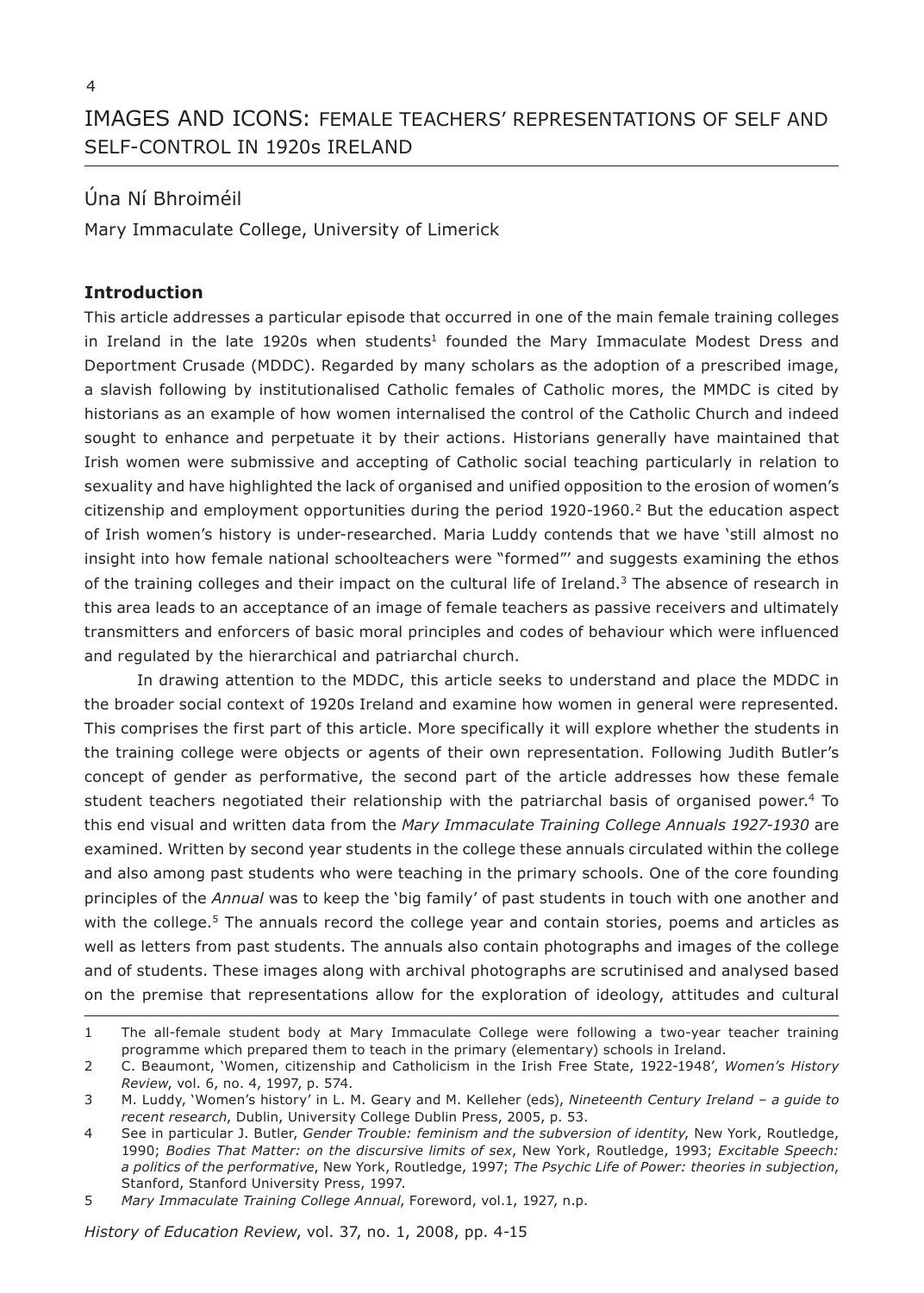5

principles.<sup>6</sup> Some images are juxtaposed with the text from the annuals to create a montage in an effort to record not simply the physical presence of these women but also the meaning of the era in which they were created. As Ian Grosvenor, Martin Lawn and Kate Rousmaniere suggest 'the cut and paste of montage allows what is peculiar, what is unsaid, what is insignificant, what is excluded, what is at the margin ... to become an object of knowledge'.<sup>7</sup> Both visual and written texts are subjected therefore to what Elizabeth Butler Cullingford describes as a 'strategic and historically informed close reading' not simply to gather and collate information but to focus as R.F. Foster has suggested on 'analysing the moment and [on] trying to reconstruct the terms in which it was first told'.8

# **A Catholic society**

By the end of the nineteenth century the terms Irish and Catholic had become synonymous and Catholicism became as Emmet Larkin has shown a collective unifying marker of identity.9 In the post - independence era of the 1920s and 1930s<sup>10</sup> the authority of the church was not questioned by the rulers of the new state in matters of education, health or sexual morality and by means of legislation the Catholic moral code became enshrined in the law of the land.<sup>11</sup> Catholic rituals represented not a private morality but a 'public ceremonial language which served to define the community and endow various actions with legitimacy and meaning'.12 Traditional Catholic views in relation to women's position in society were adopted by the new state and the image of the ideal Irishwoman was that of a wife and mother 'pure and good with a particular appreciation for the beautiful, the pleasing'.13

While this ideology of motherhood and domesticity was certainly not unique to Ireland during this period,<sup>14</sup> the church's control of education and the state's acceptance and support of the church's policy on education was a crucial factor influencing Irish culture. There was no conception of separation between church and state and this led to the expectation of the Catholic hierarchy that Catholic social teaching would not only be upheld but actively fostered in the 'national' (primary) schools. By 1940 these primary schools constituted the only educational experience for nine out of ten Irish people.15 Women constituted two thirds of the teaching force in these primary schools and the vast majority of trained female teachers were educated at the two largest female-only Catholic

<sup>6</sup> Peim states that 'it is when signs are most automatically taken for what they represent that we may be most alert to the presence of ideology or the embedding of meaning within systems of ideas that are taken for natural and naked truth. This is the very condition of representation'. N. Peim, 'Introduction', U. Mietzner, K. Myers, N. Peim (eds), *Visual History – images of education*, New York, Peter Lang, 2005, p. 27.

<sup>7</sup> I. Grosvenor, M. Lawn and K. Rousmaniere, 'Imaging past schooling: the necessity for montage', *The Review of Education/Pedagogy/Cultural studies*, vol. 22, no.1, 2000, pp. 71-85; See also K. Rousmaniere, 'Questioning the visual in the history of education', *History of Education*, vol. 30, no. 2, 2001, pp. 109-116; J. Perrault and P. Levin, 'The camera made me do it: female identity and troubling archives' in *Mosaic: a journal for the interdisciplinary study of literature*, vol. 37, no. 4, 2004, pp.127-147.

<sup>8</sup> E. Butler Cullingford, *Ireland's Others: ethnicity and gender in Irish literature and popular culture*, Cork, Cork University Press and South Bend, Notre Dame University Press, 2001, p. 5; R.F. Foster, *The Irish Story – telling tales and making it up in Ireland*, London, Allen Lane, 2001, p. xiv; p. 2.

<sup>9</sup> E. Larkin, 'The devotional revolution in Ireland, 1850-1875' in *Historical Dimensions of Irish Catholicism*, New York, Arno, 1975, p. 649.

<sup>10</sup> The twenty six southern counties of Ireland became independent following the signing of the Anglo Irish Treaty on 6 December 1921 and became known as the Irish Free State with the adoption of the constitution in 1922. The six northern counties remained part of the United Kingdom.

<sup>11</sup> L. Fuller, *Irish Catholicism since 1950: the undoing of a culture*, Dublin, Gill and McMillan, 2002, p. 6.

<sup>12</sup> Fuller, *Irish Catholicism*, p. 10.

<sup>13</sup> M.A. Valiulis, 'Neither feminist nor flapper: the ecclesiastical construction of the ideal Irish woman' in M. O'Dowd and S. Wichert (eds), *Chattel, Servant or Citizen? Women's status in church, state and society*, Belfast, Queen's University Press, 1995, pp. 168-78.

<sup>14</sup> See Beaumont, 'Women, citizenship and Catholicism', pp. 563-585.

<sup>15</sup> É. de Valera, *Dáil Debates*, 77, col. 1565, 1940. Cited in Fuller, *Irish Catholicism*, p. 14.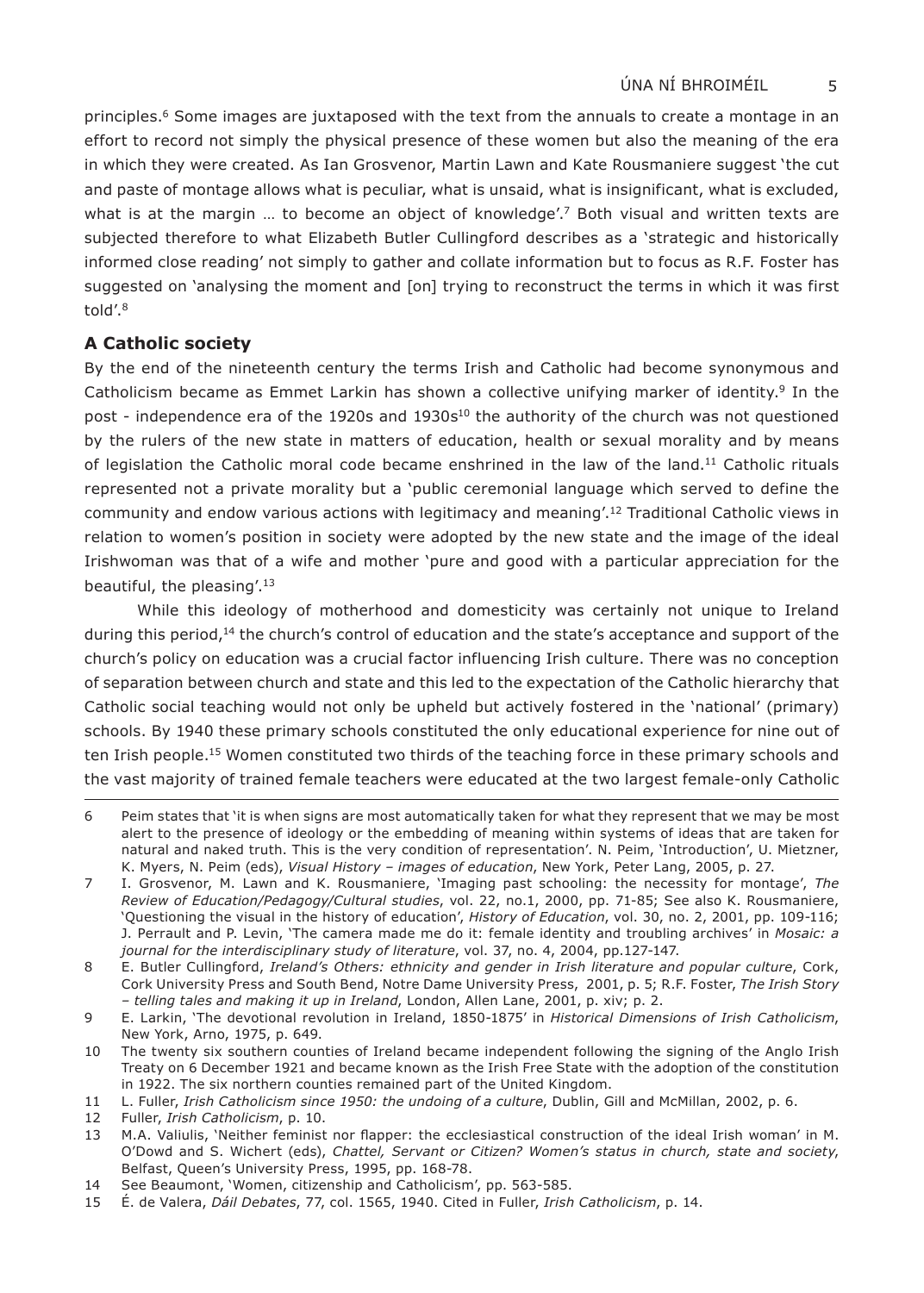training colleges in Limerick and Dublin.<sup>16</sup> Thus the church had the power to regulate and restrict, to dominate and dictate women teachers' lives not only in the wider community but indeed from within the education system itself.

One of the ways in which the church sought to impose its teaching was by regulating appearances and the presentation of self, especially that of women who, being more 'weak and irrational' than men could easily be won over by frivolity and fashion.<sup>17</sup> In the late 1920s, as Ireland settled after a period of severe political unrest and ultimately civil war, the image of the 'flapper' or 'modern girl' became, as Louise Ryan has noted in her study of the Irish provincial and national press, both prevalent and pervasive throughout the Irish Free State.<sup>18</sup> This 'fashionable flapper with her shingled hair and knee length dress embodied vice, immorality, sexuality and disobedience'.<sup>19</sup> These traits challenged and opposed the modest, chaste and obedient ideal of Catholic womanhood. The flapper was also constructed as foreign and alien and was regarded as posing a threat to Irish identity and possibly even to the fragile new Irish nation. In Irish nationalist literature women are portrayed as 'emblematic mothers and desexualised spiritual maidens'.20 Altogether the flapper was to be feared as disruptive of traditional gender roles and as a symbol of disorder.

Although the flapper could be characterised by a number of features – smoking, drinking, driving motor cars, short hair, dancing, going to the cinema – it was her clothes and her fashion sense that attracted the ire of the Catholic church, especially short skirts above or to the knee and sleeveless dresses. In 1926 the Pope urged a crusade against 'immoral fashions and the irreverent manners of modern women' describing the fashions as 'harmful' and bearing the 'seeds of countless catastrophes' and urged Catholic men to attend to this 'very grave question of feminine fashions' and to exert control over 'deviant' women.<sup>21</sup> His concern and exhortation was echoed by the Council of Irish Bishops who declared that:

> 'the evil one is ever setting his snares for unwary feet. At the moment his traps for the innocent are chiefly the dance hall, the bad book, the indecent paper, the motion picture, the immodest fashion in female dress – all of which tend to destroy the virtues characteristic of our race'.<sup>22</sup>

Notices were posted outside Catholic churches in some towns prohibiting the wearing of 'dresses less than four inches below the knee, dresses cut lower than the collar bone, dresses without sleeves sufficiently long to cover the arm as far as the wrist and dresses of transparent material'.<sup>23</sup>

This flapper then appeared to be the antithesis of everything a true Irish Catholic woman should be. While the image of the flapper served as a symbol of modernity and contemporary mores and allowed women freedom in relation to choice of clothing and behaviour, it conjured up an appalling vista of the destabilisation of society, of women losing their sense of place. Inherent in the flapper image was a deep suspicion of women's representation of self. Clothing as Barbara Burman

<sup>16</sup> By 1903 the Catholic Church was in charge of the five largest training colleges which produced teachers for the national schools, three of which were exclusively for the training of women teachers – St Mary's Belfast, Our Lady of Mercy College in Carysfort, Dublin and Mary Immaculate College, Limerick. The Mercy religious order of nuns ran the colleges in Limerick and Dublin.

<sup>17</sup> See Valiulis, 'Neither feminist nor flapper', p .175; T. Inglis, *Moral Monopoly – the Catholic church in modern Irish society*, Dublin , University College Dublin Press, 1987, p. 199.

<sup>18</sup> L. Ryan, *Gender Identity and the Irish Press, 1922-1937: embodying the nation*, New York, Edwin Mellen Press, 2002, p. 67.

<sup>19</sup> Ryan, *Gender Identity*, p. 8.

<sup>20</sup> D. Kiberd, *Inventing Ireland*, London, Jonathan Cape, 1995, p. 406.

<sup>21</sup> Ryan, *Gender Identity*, p. 43.

<sup>22</sup> B. Broadbent, 'Women, the Church and the law', *Seachanges, the journal of women scholars of religion and theology*, vol. 2, November 2002, http://www.wsrt.com.au/seachanges/volume2/html/broadbent.html

<sup>23</sup> Ryan, *Gender Identity*, p. 47.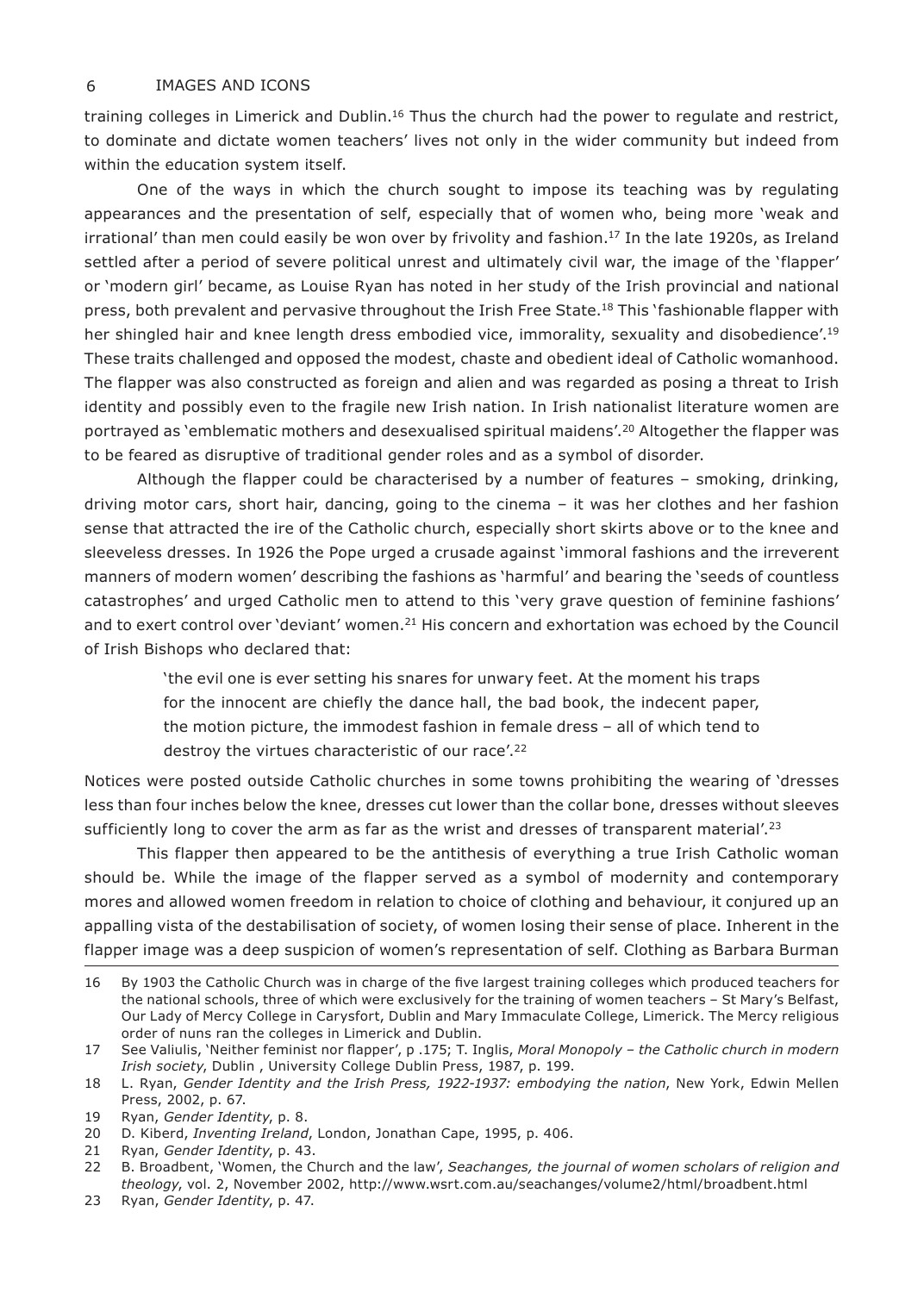and Carole Turbin have claimed, is 'one of the most consistently gendered aspects of material and visual culture'.24 The clothed and fashioned body is at once marker of taste and class and a signifier of personal identity although clothing can be used to regulate and discipline bodies and act as a marker of social inclusion and exclusion.25 In this instance fashion is constructed as a marker of personal morality and of adherence to a code of conduct that is both feminine and respectable. Operating within Irish society and deferring to the Catholic Church Irish women were faced with a clothing dilemma. One response was the founding by a group of second year students in Mary Immaculate College Limerick, $26$  of the Mary Immaculate College Modest Dress and Deportment Crusade.

## **The Crusade**

In the first issue of the *Mary Immaculate Training College Annual* in 1927 an article entitled 'Wanted – A New Woman' set out the reasons for and rules of the MDDC. It stated that while a return to 'ridiculous' Victorian fashions was out of the question describing them as inconvenient and unhygienic, 'modern' fashions were 'mannish' and 'indecent'. What was required according to the students was a 'Crusade in the interests of womanly modesty' which 'while aiming at stamping out what is mannish and immodest, not only allows but encourages girls to dress tastefully and becomingly and thereby win the admiration and respect of all'.27 A number of designs were included in the article which conveyed images of a fashionable but modest woman who was abiding by the rules of the MDDC.



- 24 B. Burman and C. Turbin, 'Introduction: material strategies engendered', *Gender and History*, vol. 14, no.3, November 2002, pp. 371-381
- 25 See I. Dussel, 'When appearances are not deceptive: a comparative history of school uniforms in Argentina and the United States (19th- 20th centuries), *Paedagogica Historica*, vol. 41, nos. 1-2, February 2005, pp. 179-195; N. Enstad, 'Fashioning political identities: cultural studies and the historical construction of political subjects', *American Quarterly*, vol. 50, no.4, pp. 745-782.
- 26 Mary Immaculate College Limerick was founded in 1898 to train female Catholic teachers for the primary schools in Ireland. It was run by the Mercy religious order.
- 27 *Mary Immaculate Training College Annual*, vol. 1, 1927, pp. 35-6.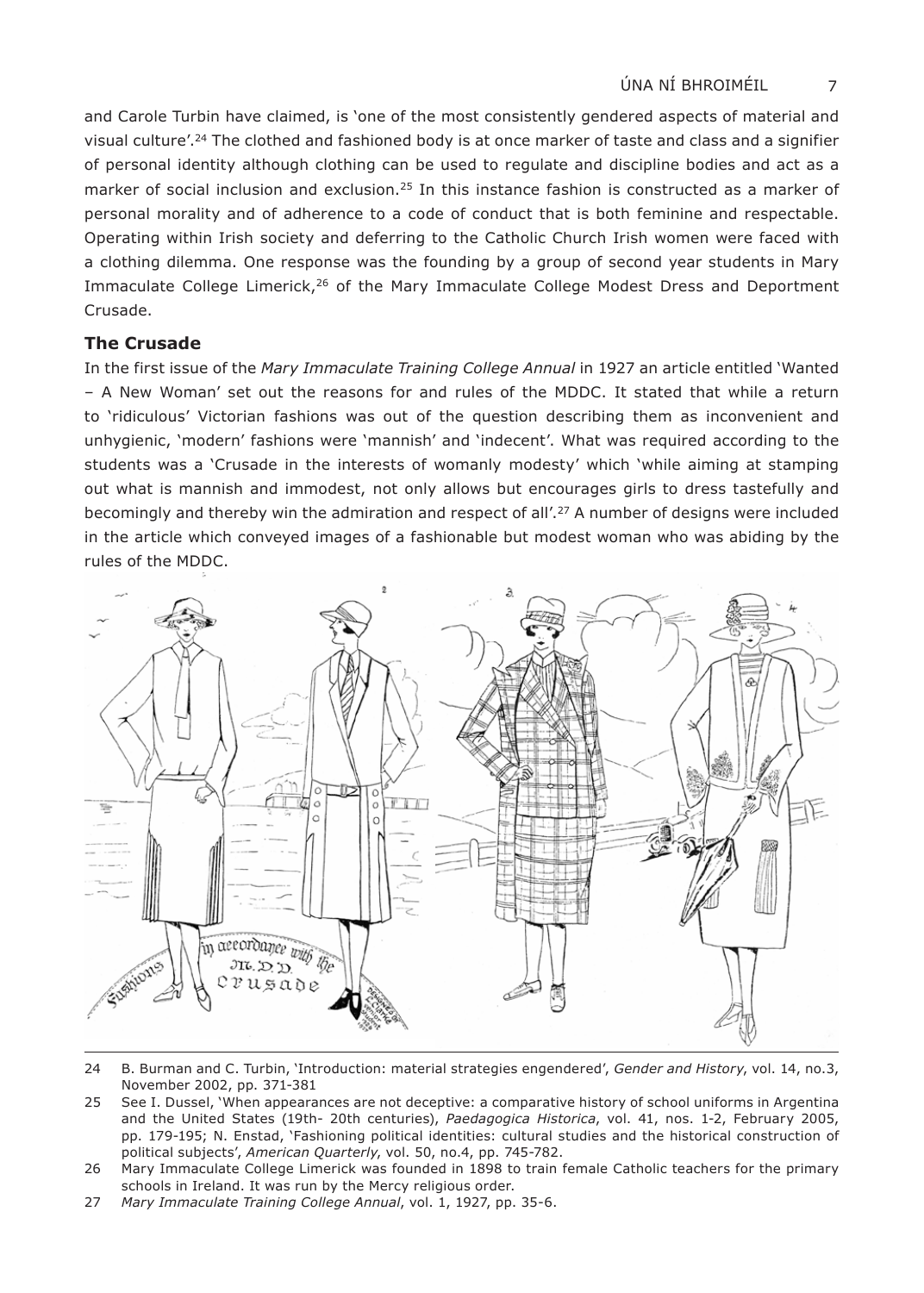#### 8 IMAGES AND ICONS

These rules included never wearing dresses more than four inches below the knee; dresses cut in a suggestive style or so loosely about the neck as to allow the collar-bone to appear or cut equally low at the back; dresses with sleeves less than two inches below the elbow for daywear or more than one inch above the elbow for evening wear, or without sleeves to the wrist for church wear; dresses of transparent material, unless a slip complying with the above regulations be worn underneath; not wearing shades in stockings that suggested the nude.<sup>28</sup> Women, according to the *Annual* were not required to be dowdy and nun-like but should by their choice of clothing display their private morality, purity and chastity literally on their sleeves. This attitude is evident in letters from teachers who were teaching in the primary schools to the MDDC and which were printed in the *Annual*:



I am so glad the Crusade has prospered so. It is needed in this town. Miss--- -and I have been to entertainments where we were the only two in the room with sleeves. We wear our sleeves to the wrist at all times – in day and evening frocks.29

This town though small, can boast of its share of so-called 'smart folk'. It is no unusual sight to see girls in sleeveless dresses which just reach the knee in Church. And these are Convent educated girls, Doctor's and Banker's daughters, the leaders of fashion here.<sup>30</sup>

Even a child who appeared in a practically sleeveless frock the first day is now rather modestly attired. She is a good earnest girl but of course she must please her 'smart' mother. I think, however, that very soon, she will know the real Mother to follow.31

There is a clearly discernible disdain and contempt in these letters for those women who were not 'Crusaders' and who were scornfully dismissed as 'smart'. The students writing the *Annual* suggest that women who don't abide by the rules of the Crusade do so out of 'weakness' or 'thoughtlessness' and that some when remonstrated with 'merely smile…as if it were merely a trifle and a matter of personal taste'.<sup>32</sup> It was, however, according to the writers 'a thing which may affect the eternal destiny of souls' not only of the careless woman but also of those whom she led into temptation. Quoting from a booklet entitled *Women's Dress* the students likened the thoughtless women to Eve:

I wonder whether women who come to Church in sleeveless frocks or skirts that barely brush the bench on which they kneel have the dimmest realization of the

<sup>28</sup> *Annual*, vol. 1, 1927, p. 36.

<sup>29</sup> *Annual*, vol. 2, 1928, p.15.

<sup>30</sup> *Annual*, vol. 2, 1928, p.15.

<sup>31</sup> *Annual*, vol. 2, 1928, p.15.

<sup>32</sup> *Annual*, vol. 2, 1928, p.13.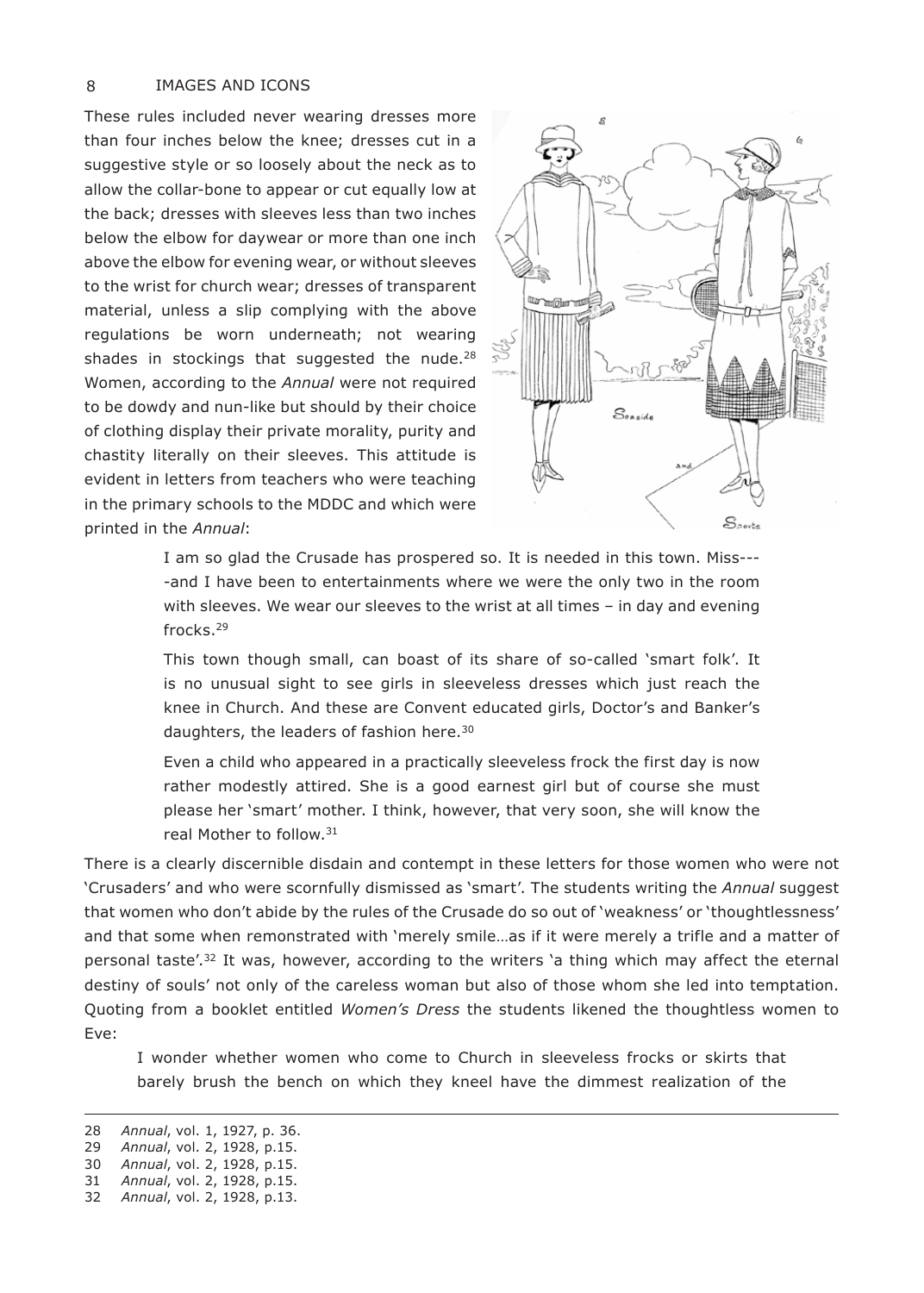terrible struggle that a young man must incessantly wage against himself if he is to walk straight in the eyes of God. One may shun the innumerable occasions which hedge him about on all sides beckoning him to his fall. One may avoid these places and things that are fraught with danger to the soul. But what is he to do when assailed by temptation at the foot of the altar?<sup>33</sup>

This particular problem was addressed by the Crusaders by including an additional qualifier to the rule on the length of dresses – four inches below the knee (measured when kneeling) – and on the depth of necklines – not lower than the collar-bone for church wear and not more than an inch below it at any time. But it was not only in church that women needed to be aware of their appearance:

I was at a bazaar last week and a Doctor's daughter of about eighteen years of age approached a Priest with a cigarette in her mouth and wearing a sleeveless frock. My thoughts flew back to College and to the advice we received as to how a girl should behave and the respect that should be shown to priests.<sup>34</sup>

The propriety and seemliness of this woman's approach was called into question by the teacher not only because of her dress but also because of her deportment. Cigarette smoking was 'mannish', 'opposed to womanly delicacy' and 'harmful to health' and while it was acknowledged by the Crusaders as a hard habit to break once acquired no teacher should ever smoke in public.<sup>35</sup> Neither should she adopt immodest poses, talk loudly or laugh boisterously in public, utter coarse or irreverent exclamations, drink alcohol at dances or entertainments, attend improper cinema shows, plays or all night dances or partake in immodest or suggestive dances or sea-bathing.<sup>36</sup> Thus the public teacher persona was one of refinement and poise, of composure and self control, a woman whose person and character could not be questioned as it was so clearly and obviously beyond reproach. This persona was not that of Eve but of Mary, the binary opposite of the Catholic Mary/Eve dualism.37



*NOTE* - (a) The clause in the Rules of the Crusade relative to stockings is directed against the introduction of the fashion of dispensing with stockings by gradually accustoming the eye to the appearance of it, as is the case when an absolute *flesh*-tint is worn. The clause does *not* exclude other pink shades, creams, etc., provided the above effect is not produced.

(b) The clause relating to the neck of dresses is not violated by the wearing of V or U shaped necks provided that a "modesty vest" be worn if the neck is cut low.

(c) Those who would willingly join the Crusade if it did not exclude smoking, of which they have *contracted a habit*, may do so provided they endeavour gradually to *overcome* the habit, and that they never smoke in *public*.

35 *Annual*, vol. 1, 1927, p. 41; vol. 2, 1928, p. 17.

<sup>33</sup> *Annual*, vol. 2, 1928, p.13.

<sup>34</sup> *Annual*, vol. 2, 1928, p.15.

<sup>36</sup> *Annual*, vol. 1, 1927, p.36 ; vol. 2, 1928, pp. 17-18.

<sup>37</sup> See Valiulis, 'Neither feminist nor flapper', pp. 172-3.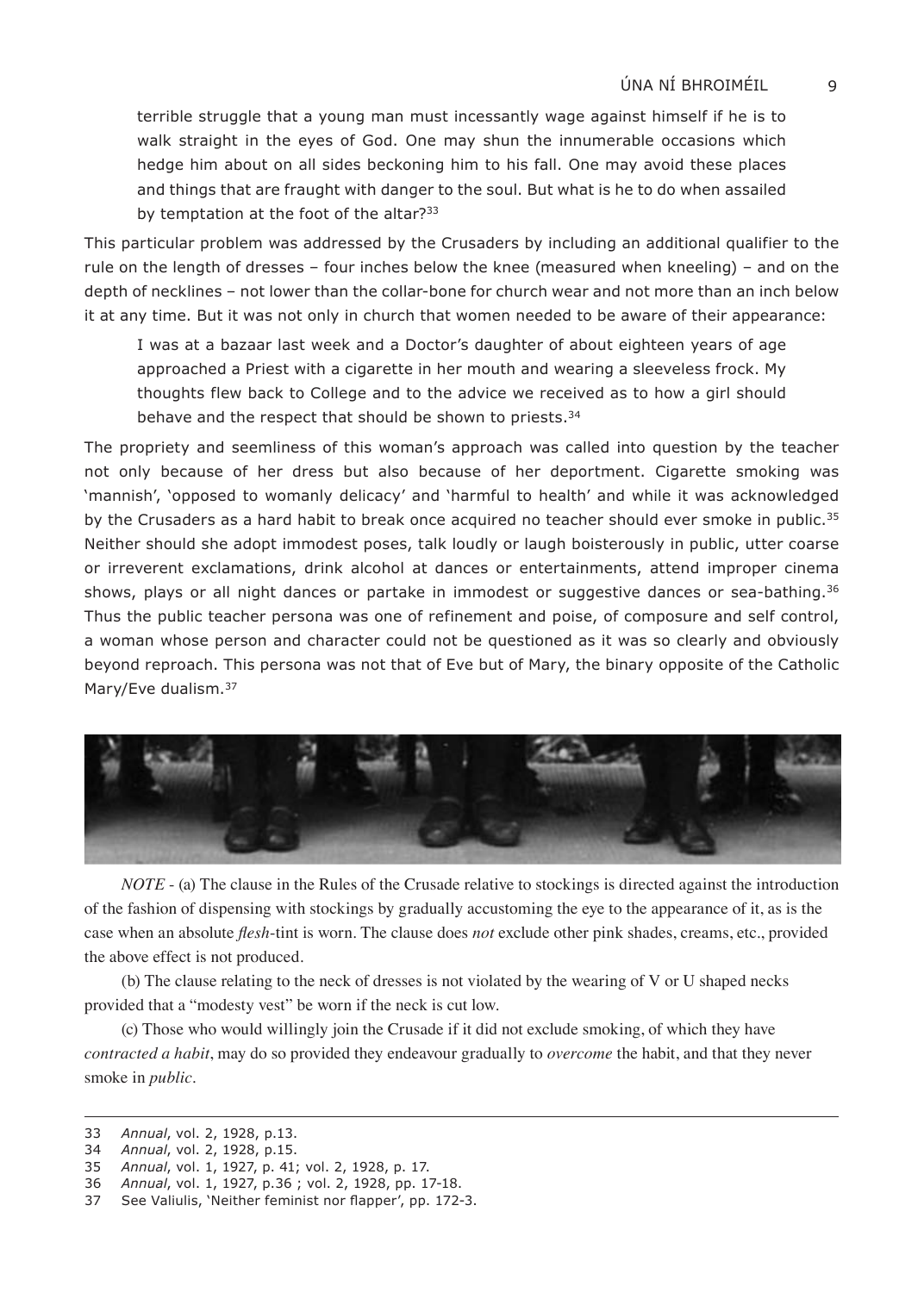The Crusade was 'led by Mary Immaculate, "the woman clothed with the sun."'38 Its members constituted a spiritual militia pledged to defend the interests of our Blessed Lady against the machinations of the evil one, whose first aim and object, in their Irish campaign, is to turn girls away from the Model on which Irish womanhood was formed since the time of St. Patrick.

Thus Mariology – the veneration of Mary – is central to the Crusade led by the students and continued by teachers. Mary Immaculate was already the patron of the training college and the *Annual* carried an image and a poem dedicated to her at the beginning of every issue. The poem highlighted the purity and chastity of the 'Virgin mother undefiled' and also put forward Mary as the model for students:

> All day long and everywhere Mary is our model fair: Mirror bright of all that's good Perfect type of womanhood.39

This idealisation of Mary, quite apart from being a Catholic 'God-given code',40 was linked by the students to patriotic nationalism and the ideal of a specifically Irish Catholic womanhood in the annuals. Mary is the 'Queen of Ireland' and any Irishwoman who was 'ashamed to be a true child of Mary is a sham Irishwoman. How can she claim to be of the blood when she lacks one of the most marked characteristics of the race?<sup>41</sup> Again and again in the annuals the national ideal is linked with the spiritual and the threat that the outside world poses for both nation and religion is amplified:

> The day we rejected Him [Christ] we should cease to be Irish. We, Irish, therefore cannot neglect Christian conventions. We must openly profess our adherence to them and be governed by a social code completely different to that which hold across the water…Catholic Ireland ought to take its hearings, not from London, or Paris, or New York, but from Rome.<sup>42</sup>

The Crusade aimed to put this into practice, to develop in Irish girls 'that noble independence of character which will free them from the tendency to follow a foreign lead rather than to establish a code of etiquette for Ireland, based on the religious belief of its people and the traditional traits of the nation'.43 Preserving the nation and preserving 'the beautiful ornament of modesty for which the women of our race have been ever proverbial' was one and the same.<sup>44</sup>

This image of Mary herself therefore offers a dual persona to students and teachers of the era. On the one hand as Eleanor Heartney points out Mary represents virginity, passivity and submissiveness while at the same time as intercessor and Queen of Heaven she offers a model of female strength and power.45 This duality corresponded with the role of female primary teachers in Ireland during this period. They saw themselves as having a vocation which was second only to that of the religious and this ideal was displayed in a badge they wore in the form of a star.<sup>46</sup> They were cognisant of their status as teachers not only as members of the middle class on a par with 'doctor's

41 *Annual*, vol. 1, 1927, p. 53.

- 43 *Annual*, vol. 2, 1928, p. 14.
- 44 *Annual*, vol. 3, 1929, p. 11.

<sup>38</sup> *Annual*, vol. 1, 1927, p. 41; vol. 2, 1928, p. 16.

<sup>39</sup> *Annual*, vol. 1, 1927, n.p.

<sup>40</sup> M. Warner, *Alone of All Her Sex: the myth and the cult of the Virgin Mary*, New York, Vintage, 1983, p. 335.

<sup>42</sup> *Annual*, vol. 4, 1930, p. 21.

<sup>45</sup> E. Heartney, 'Thinking through the body: women artists and the Catholic imagination', *Hypatia*, vol. 18, no.4, Fall, 2003, pp. 3-22.

<sup>46</sup> *Annual*, vol. 1, 1927, p. 31.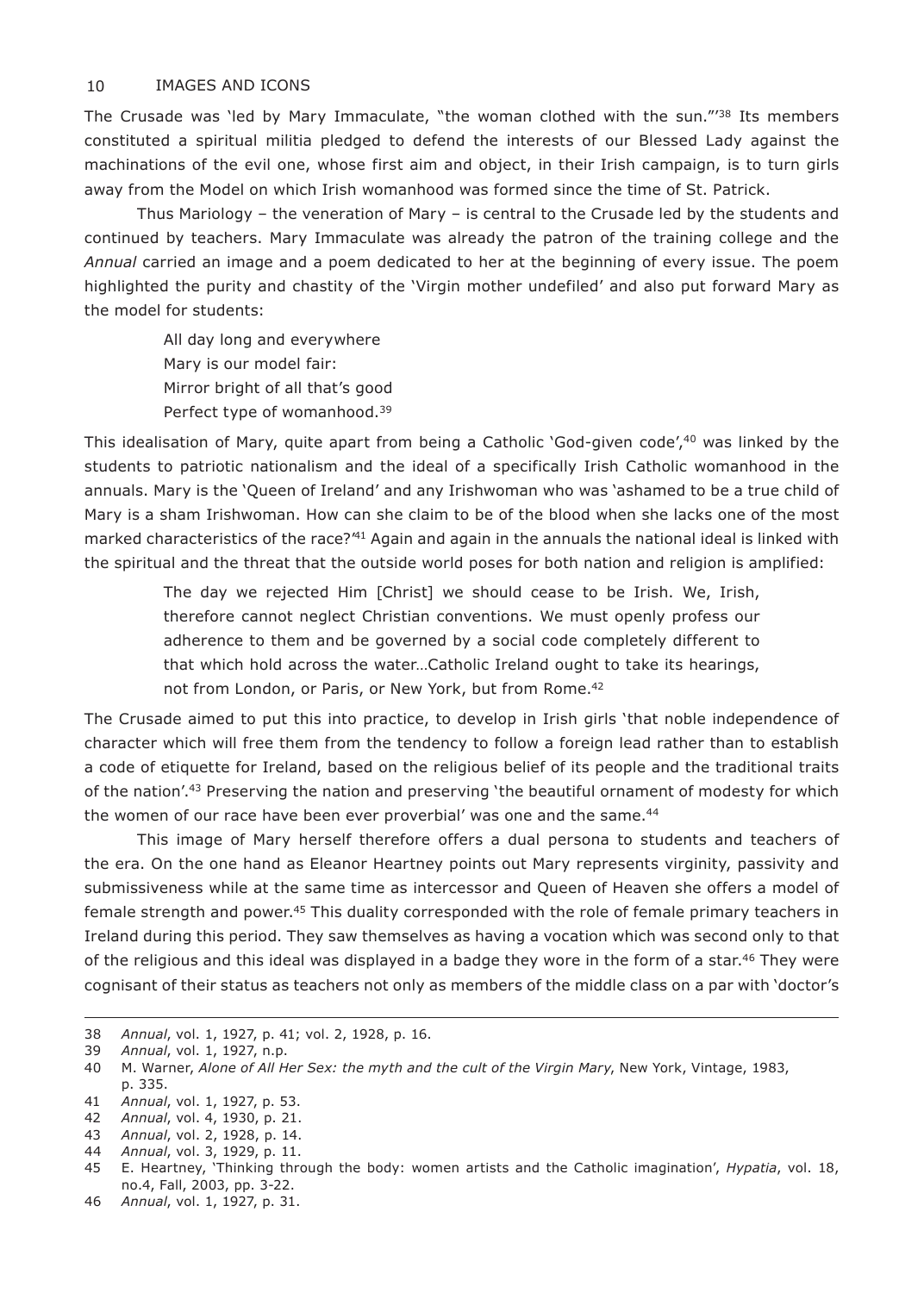and banker's daughters' in society<sup>47</sup> but as leaders: 'teachers in Ireland today claim as their just right a certain social status; their training and education fit them to be leaders in the movements of the day'.48 But they were also female and as such in post independence Ireland while not excluded from the franchise were not expected to be active participants in political or social activities outside the home. The inherent conflicts in these female teachers' perceptions of themselves are an issue to which I will now turn.

## **A question of agency**

Thus far it could be argued that the college students and the teachers who wrote to them were receivers of the dominant discourses of the day, religious, national and gendered and that they replicated the representations of self in what Ines Dussel terms a 'regime of appearances' and collective practices that had political, social, economic and cultural overtones.<sup>49</sup> This reading however robs these women who clearly regarded themselves as educated and aware of a reasoned voice, of an opinion, of a sense of direction that was mediated at the very least by themselves. I draw here on work that has been done by Nan Enstad in relation to the striking shirtwaisters<sup>50</sup> in New York in 1909 for a model on which to base the concept of the agency of these women albeit within a limited discourse and world.<sup>51</sup>

Enstad uses Louis Althusser's notion of *interpellation* as a basis on which to posit the concept of agency. He argues that individuals become subjects with a particular culture or ideological system once they are addressed or 'hailed' in a particular way and once the subject recognises herself in that 'hail' she becomes interpellated. The interpellated subject becomes in turn recognisable to others within the same ideological system or culture.<sup>52</sup> This concept fits with the idea of the students and teachers as subjects. Butler however revised Althusser's notion of interpellation arguing that it is when interpellation occurs that a subject gains an ability to act in an intelligible way within a particular culture even though the interpellation in itself might be limited and oppressive. Butler's concept of gender performativity relies on sustained social performances which take place in the context of the regulatory conventions and norms dominant in society and within a specific social and historical context.<sup>53</sup> It is in the repetition of these norms however that Butler locates agency and the possible subversion or contestation of these norms. Possibilities for 'agency' and therefore change or transformation lie in the act of repetition and identification.

Butler sees this ritual of repetition as a chain of signification and does not argue that agency requires an assertion of mind or will outside ideology but sees it as an effect of power within culture.<sup>54</sup> In fact in rejecting a modernist version of self in which a person is self-determining and autonomous Butler instead argues that what the person ""is"... is always relative to the constructed relations in

- Female garment workers who made tailored shirts or blouses for women.
- 51 Enstad, 'Fashioning political identities', pp. 762-3.<br>52 Enstad, 'Fashioning political identities', pp. 762-3.
- 

54 Enstad, 'Fashioning political identities', pp. 762-3.

<sup>47</sup> Middle class women did not necessarily form the body of entrants into the college. While the social backgrounds of the women in the Teaching Practice reports are unclear, the majority of them in the period studied were aged twenty and had some experience either as pupil-teachers or as monitresses in the schools. There were some older women aged twenty five and twenty nine who had been Junior Assistant Mistresses before commencing their course of training. The fact that they were mature females with experience suggests that these women belonged for the most part to the lower middle class, as well as the daughters of small and middling farmers in rural areas.

<sup>48</sup> *Annual*, vol. 1, 1927, p. 36.

<sup>49</sup> Dussel, 'When appearances are not deceptive', p. 180.

<sup>52</sup> Enstad, 'Fashioning political identities', pp. 762-3.<br>53 Butler, *Gender Trouble*, p. 33. See also F. Webste 53 Butler, *Gender Trouble*, p. 33. See also F. Webster, 'The politics of sex and gender: Benhabib and Butler debate subjectivity', *Hypatia*, vol. 15, no. 1, 2000, pp. 1-22.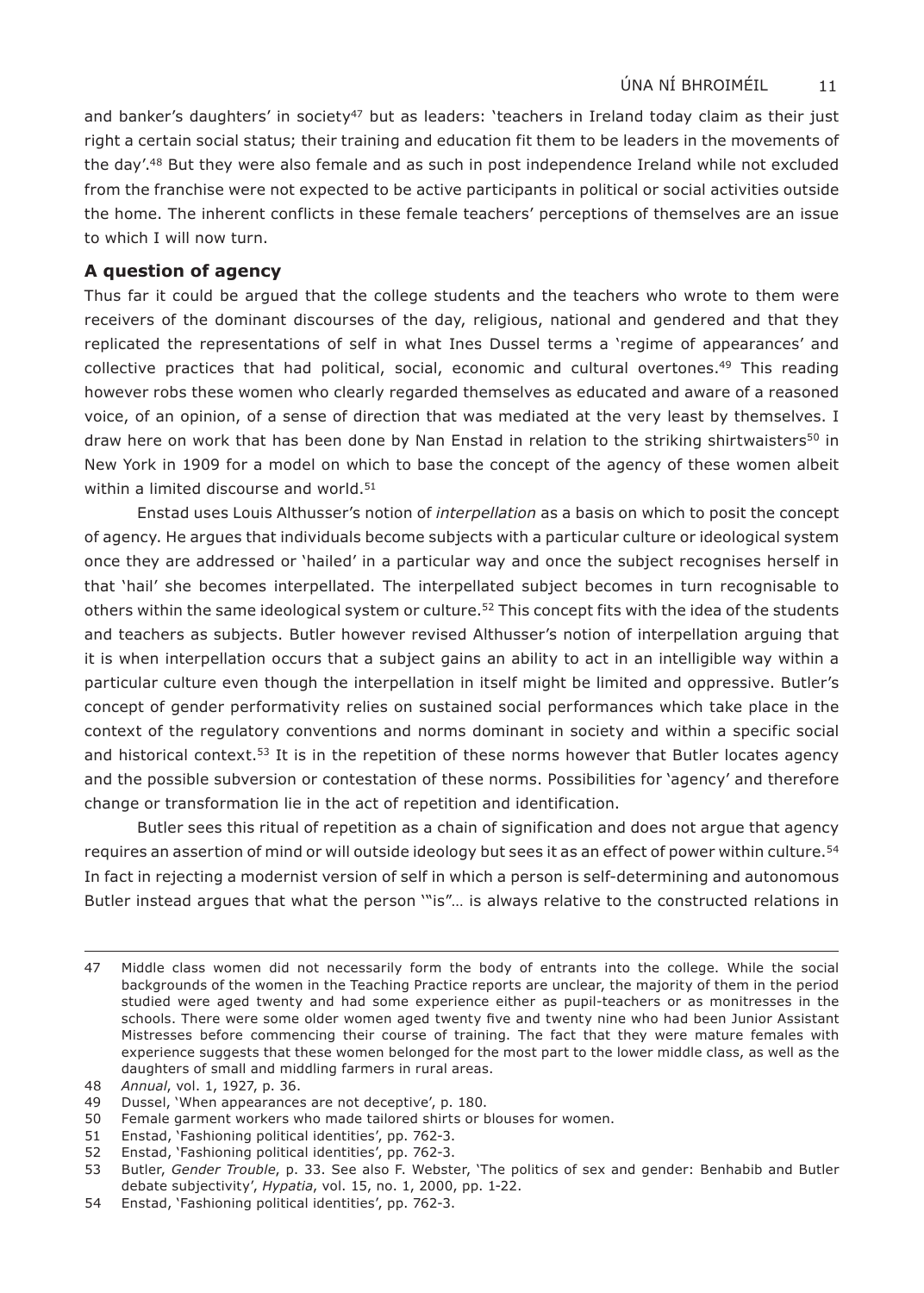### 12 IMAGES AND ICONS

which it is determined'.<sup>55</sup> The self is therefore a 'site' of often competing power discourses and is inherently unstable. Even defining or naming a category or subject does not guarantee stability as the meaning and content of categories and subjectivities is constantly shifting and changing.<sup>56</sup> The limitations of language ensure that subjects exceed the boundaries of their definition and therefore interpellation must be repeated and may vary. Thus the failure of each interpellation results in a new and possibly different interpellation by which subjects continue to be shaped and affected. She suggests therefore that 'agency is to be found precisely at such junctures where discourse is renewed'.57

Using this model Enstad argues that the 'ladyhood' of the shirtwaisters emerged as a result not just because of the failures of repeated interpellations but also because of the conflicts between interpellations. The women gained agency by 'creatively building upon the contradictions between interpellations and fashioned a subjectivity out of the very language and tropes which had been marshaled to control them'.<sup>58</sup> This subjectivity was therefore multiple not unified and agency is therefore defined as 'the contingent creative force that arises from the history of the subject'.59 This agency, as Enstad argues, may be limited but it is powerful.

These contradictions of interpellation were present both within the college and for teachers outside. Female students and teachers were addressed by the church as submissive, pure models of Mary and as influential moulders of young minds and lives. They were addressed by politicians as the primary transmitters of culture and patriotism required for citizenship but as second-class citizens in matters of employment and pay. As teachers they were authoritative in their communities but as women they were not expected to take on public roles. They were working women in a culture that valued motherhood and the home above all other varieties of womanhood. And although dealing with small children they took on many of the characteristics of motherhood, upon marriage they were expected to retire from the profession.<sup>60</sup> These conflicts of interpellation were augmented by the address of the profession and the setting of the college itself. The profession of teaching was becoming increasingly feminised at primary level and the primary schools were a feminised world. So too was the training college. Run by nuns with a hierarchical powerful structure which gave them practical power and authority not just over the students but over their own lives the students were inducted into a prevailingly female space that was nonetheless situated in a patriarchal society.

The Crusade the students inaugurated was therefore what Enstad terms 'an arena of agency'.<sup>61</sup> It allowed the students initially to collectively create and fashion the ideal of the female teacher and as the practices associated with the MDDC became established, teachers working in the schools interpellated other women into the Crusade. This was not just a question of recruitment although this was an intrinsic part of the Crusader's mission:

> The Crusade is not a conscripted army. All who join do so willingly, and wear the badge as a sign that they have pledged themselves to militate against immodesty. This is the only active measure that they are *bound* to take beyond

<sup>55</sup> Butler, *Gender Trouble*, p. 10.

<sup>56</sup> See also J. Beste, 'The limits of post structuralism for feminist theology', *Journal of Feminist Studies in Religion,* vol. 22, no. 1, 2006, pp. 5-19.

<sup>57</sup> J. Butler, 'For a careful reading'; S. Benhabib, J. Butler, D. Cornen and N. Fraser (eds) *Feminist Contentions: a philosophical exchange*, New York, Routledge, 1995, p. 135. This quote is cited in Beste, 'The limits of post structuralism', pp. 9-10.

<sup>58</sup> Enstad, 'Fashioning political identities', pp. 762-3.

<sup>59</sup> Enstad, 'Fashioning political identities', p. 764.

<sup>60</sup> This expectation was enshrined in legislation in 1932 and was not completely repealed until 1972.

<sup>61</sup> Enstad, 'Fashioning political identities', p. 764.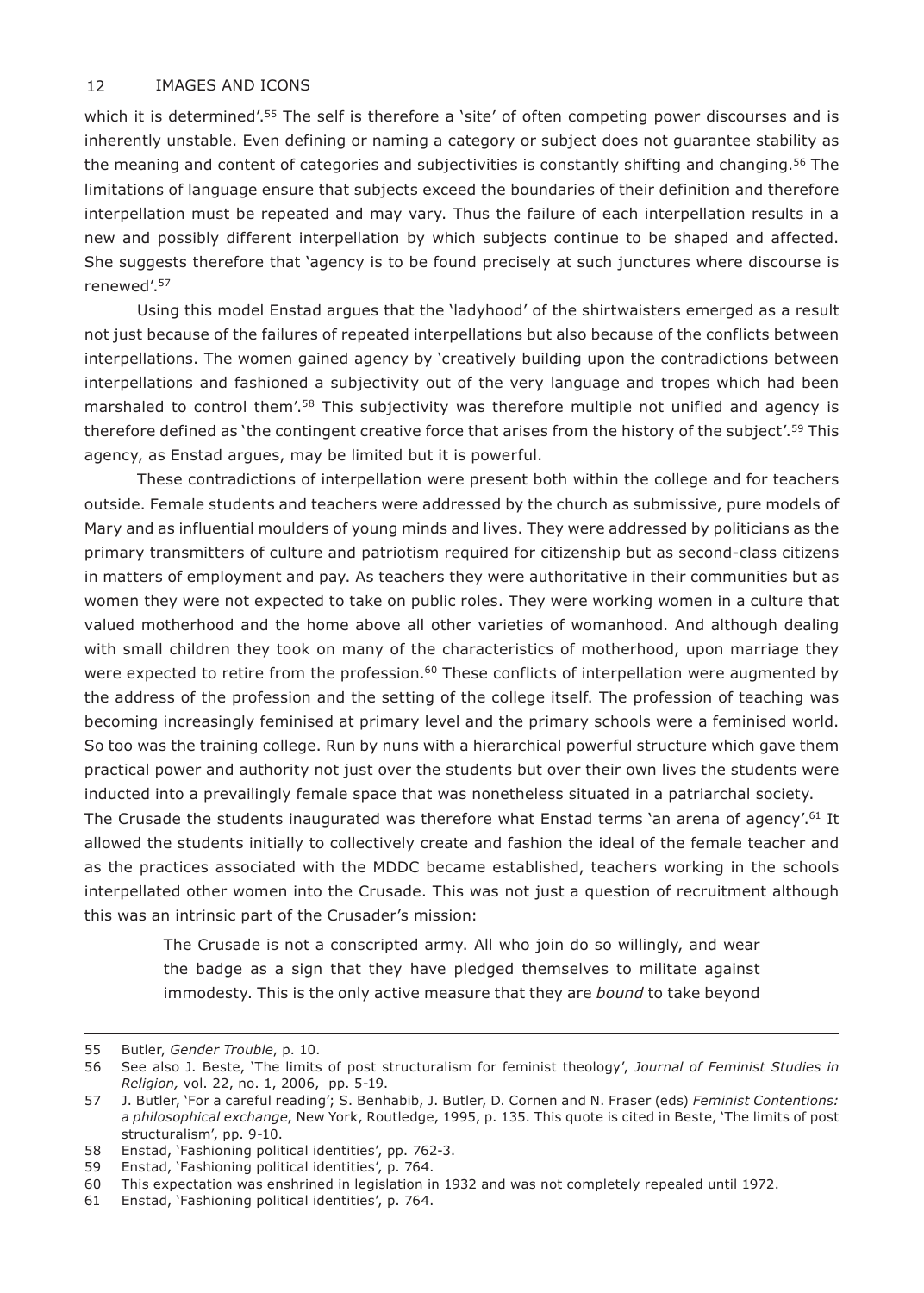observing the rules faithfully; but each zealous Crusader endeavours to bring in at least three members, her own example being her chief persuasive force.<sup>62</sup>

More significantly crusaders were expected to exclude women by 'showing disapproval in no uncertain way' should they breach the Crusade's codes of modesty even if these women were not members of the MDDC. If a Crusader was found to be persistently breaking the rules of the Crusade she should be expelled. Even those who neglected to wear the badge of the Crusade could not be 'regarded as members of Mary's militia' and thus would be shunned as 'sham Irishwomen' by the Crusaders.<sup>63</sup> This surveillance and policing was instigated and undertaken by the women themselves and the markers of inclusion and exclusion were clearly defined by them. Even the College Song printed for the first time in the 1929 *Annual* conveys the strength and the stridency of these Crusaders and gives an indication of their collective group mentality:

> Mary Immaculate, pray no defaulter May in our ranks at the roll-call be found: True to our training, The world's sneers disdaining, May as all faithful Crusaders be crowned.<sup>64</sup>



<sup>62</sup> *Annual*, vol. 2, 1928, p. 14.

63 *Annual*, vol. 2, 1928, pp. 15; 17.

<sup>64</sup> *Annual*, vol. 3, 1929, n.p.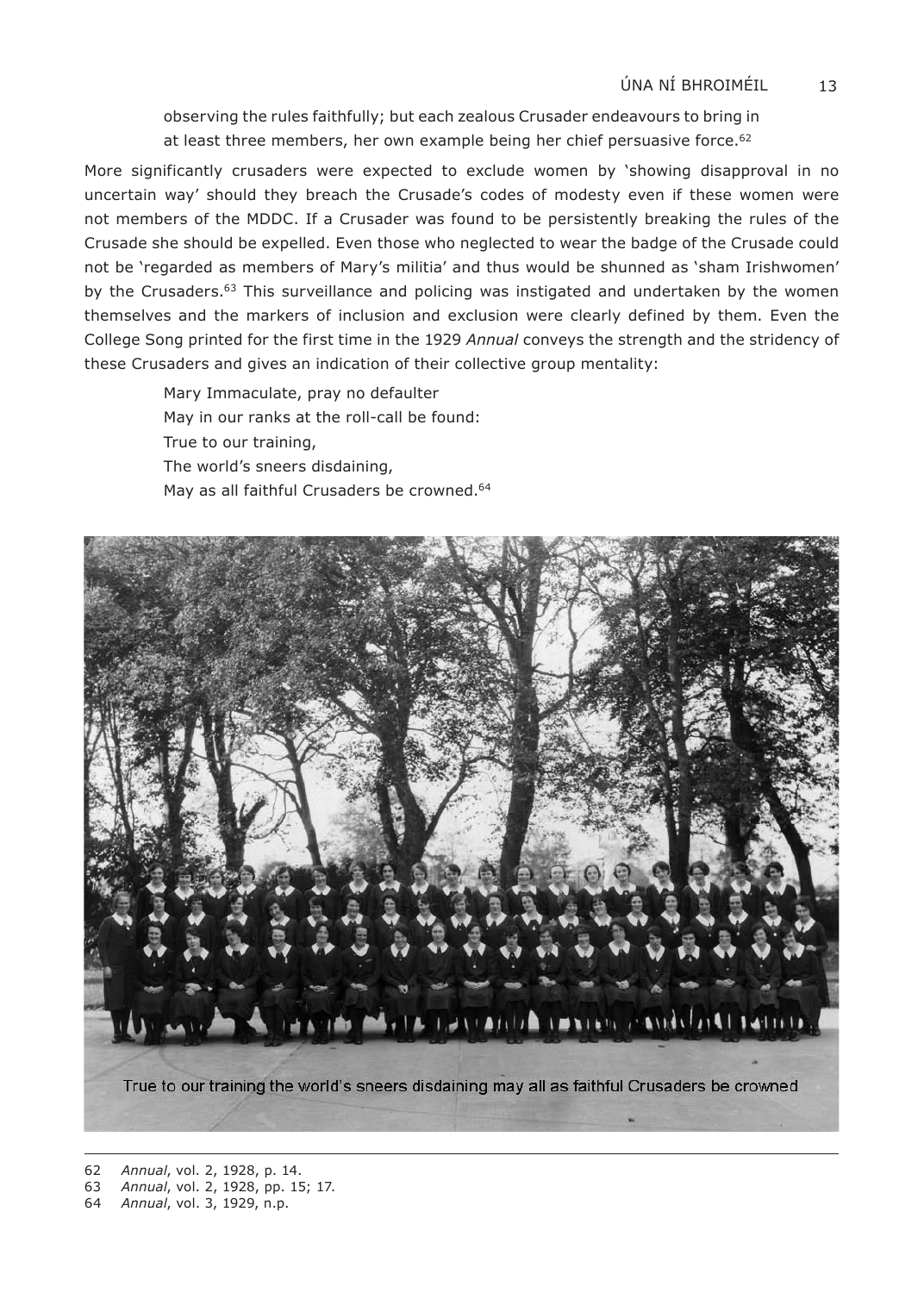### 14 IMAGES AND ICONS

Resistance to the dominant hegemonic power is not necessarily the outcome of this interpellation therefore but the re-appropriation of power by the subjects. To have agency this re-appropriation of power did not have to be a conscious act. As Butler contends:

> Agency is the assumption of a purpose *unintended* by power, one that could not have been derived logically or historically, that operates the relation of contingency and reversal to the power that makes it possible to which it nevertheless belongs.65

I would argue therefore that the interpellation of these women as compliant subjects receiving and transmitting the mores of the patriarchal church becomes in fact an image of confident crusaders at the vanguard of the church. Claiming ownership over the language of modesty and morality these women reshaped their subordination not by challenging their situatedness but by performing it.

There was one other dimension to the agency of these women. As teachers it was in their power to induct and initiate girls into the Crusade and this they did by establishing children's branches of the crusade under the name of the Children's Guild for the Promotion of Modesty in girls' schools with the principal as President and her assistants as promoters. Girls aged between six and twelve were known as Flowers and girls between twelve and fourteen as Aspirants. A wall chart was kept with the names of the girls in the school 'to be regarded as the school's roll of honour' and should any girl be in persistent breach of the rules her name would be struck off this chart. The aim of these children was to 'strive always to be Mary-like and ladylike and to maintain the proverbial delicacy of the daughters of Erin'.<sup>66</sup> Thus the addresses of church, nation and society were transmitted to girl pupils in the primary schools as their teachers interpellated them into Irish, Catholic womanhood.

### **Conclusion**

What these women possessed therefore is what Dietlind Huchtker terms 'a competency to act'.<sup>67</sup> They positioned themselves in a space where they had the ability to make decisions, to speak and to exert influence. Although situated within a system of power the students who inaugurated the MDDC and the teachers who joined the Crusade had a very lucid sense of themselves as leaders. They constructed a subjectivity for themselves that incorporated how they were seen by others but which was also determined by their own interpretation and performance of the contradictions contained within these views. The agency of these women, while limited in discourse and confined within a particular sphere, was nonetheless considerable and it was an agency that was extended and built upon as the Crusade became more established.<sup>68</sup> It is probably no accident that the MDDC focused primarily on dress during this period. Dress, as Carole Turbin points out, is 'inherently and simultaneously both public and private because an individual's outwardly presented signs of internal and private meaning are significant only when they are also social, that is comprehensible on some level to observers'.69 This was the very essence of the profession of these women – at once public and private, passive and active, subjects and agents.

<sup>65</sup> Butler, *The Psychic Life of Power*, p. 15.

<sup>66</sup> *Annual*, vol. 2, 1928, p. 18.

<sup>67</sup> D. Huchtker, 'Deconstruction of gender and women's agency: a proposal for incorporating concepts of feminist theory into historical research, exemplified through changes in Berlin's Poor Relief Policy, 1770- 1850', *Feminist Theory*, vol. 2, 2001, pp. 328-348

<sup>68</sup> By 1929 12,000 women were enrolled in the MDDC. See *Annual*, vol. 3, 1929, p. 11

<sup>69</sup> C. Turbin, 'Refashioning the concept of public/private: Lessons from dress studies', *Journal of Women's History*, vol. 15, no.1, Spring 2003, pp. 43-51